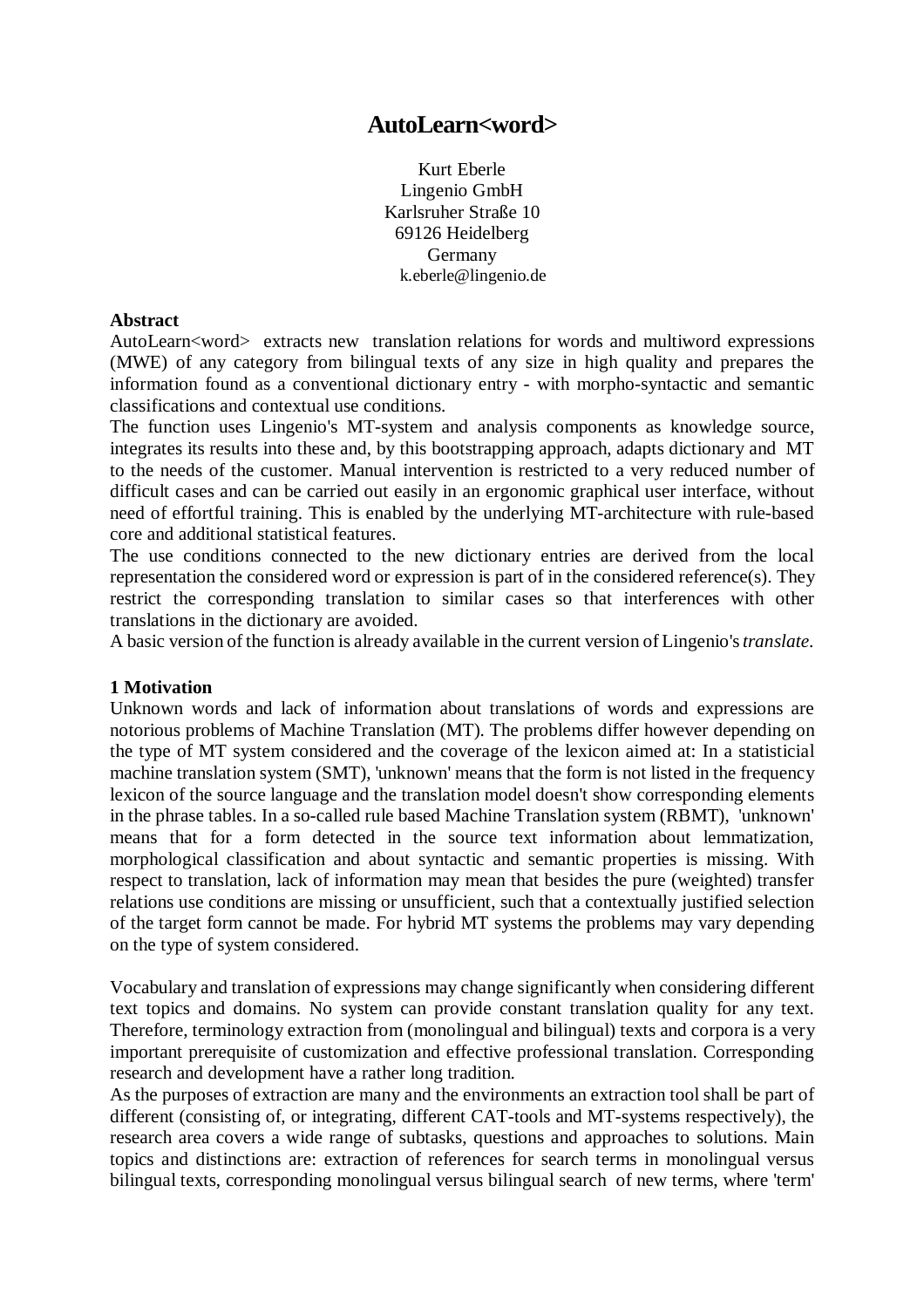may refer to single words or, in contrast or additionally, to multiword expressions and to specific categories (mostly noun) or alternatively to expressions of any category. Search may be carried out on the basis of 'knowledge-rich' or 'knowledge-poor systems' where 'knowledge' may be statistical or 'rule-based' or hybrid. Well known commercial tools in the area of bilingual extraction for CAT and/or MT respectively are, or are included in: *Systran Business Translator*, *ProMT Professional*, *Across Personal Edition* (*crossTerm*), *SDL Trados* (*MultiTerm*). Examples of (free) web-based monolingual term recognition and extraction tools are *FiveFilters* and TermMine. 'Concordancer' like AntConc find reference sentence pairs for glossary items.

An older but still valid overview of the architectural attempts made in the field is (Thurmair 2003). A good selection of research papers can be found at the homepage of the EU FP7 project *Terminology Extraction, Translation Tools and Comparable Corpora* (*TTC*) which terminated recently.

Some of the systems available combine linguistic analysis and statistical filtering, in particular if they don't only extract references, but suggest dictionary entries. However, if so they typically confine to subtypes of NPs only (in English typically: adjective-noun, noun-noun, noun-PPcombinations). Suggestion of words and MWEs for any category and adding transfer conditions is seldom. AutoLearn<word> is such a system.

## **2 Background**

The background of AutoLearn<word> is a hybrid MT architecture with rule-based core and statistical features (cf. Babych et al. 2012). The rule-based core traces back to the longtime IBM R&D project *Logic Based Machine Translation* (*LMT*, McCord 1989b) which had been initiated in the late 80s at IBM research. The systems resulting from this have been developed further and extended by Lingenio GmbH, which is an IBM spin-off from 1999.

The architecture follows the *transfer* approach: It segments the text, assigns analyses to the segments (sentences), translates these and generates the target from the target structures. The analysis system is built on slot grammar (McCord 1989a), a unification-based dependency grammar. Slot grammar is also used in deep linguistic processing of IBM Watson (McCord et al 2012).

From the slot grammar analysis of a sentence the system constructs a shallow semantic representation, called a *dependency tree*. These trees are compact encodings of so-called *flat underspecified discourse representation structures* (*FUDRSs*). FUDRSs are the representation items of flat underspecified discourse representation theory (FUDRT; cf. Eberle 2002, 2004), which is an extension of (underspecified) *Discourse Representation Theory* (*DRT* / UDRT; cf. Kamp 1981, Kamp/Reyle 1993, Reyle 1993). The trees represent the predicate argument structure(s) of the sentence as can be derived from the syntactic structure and from ontological knowledge about the words. They are compact as they don't spell out the semantics of the lexical elements, but only point to them, i.e. they aren't the FUDRS of a sentence but determine its construction. FUDRSs allow to include additional information, in particular pragmatic information from the discourse history and from inter-sentential links, and to use this for stepwise disambiguation of lexical and structural ambiguities, if needed. The tree encoding can account for this.

The dependency trees are translated recursively into corresponding structures of the target language using the knowledge of the bilingual dictionary. From these 'deep structures' of the target side slot grammar structures are generated and from these, finally, the target sentence. (In the older LMT systems the shallow semantic level was missing and transfer happened at the level of slot grammar analysis).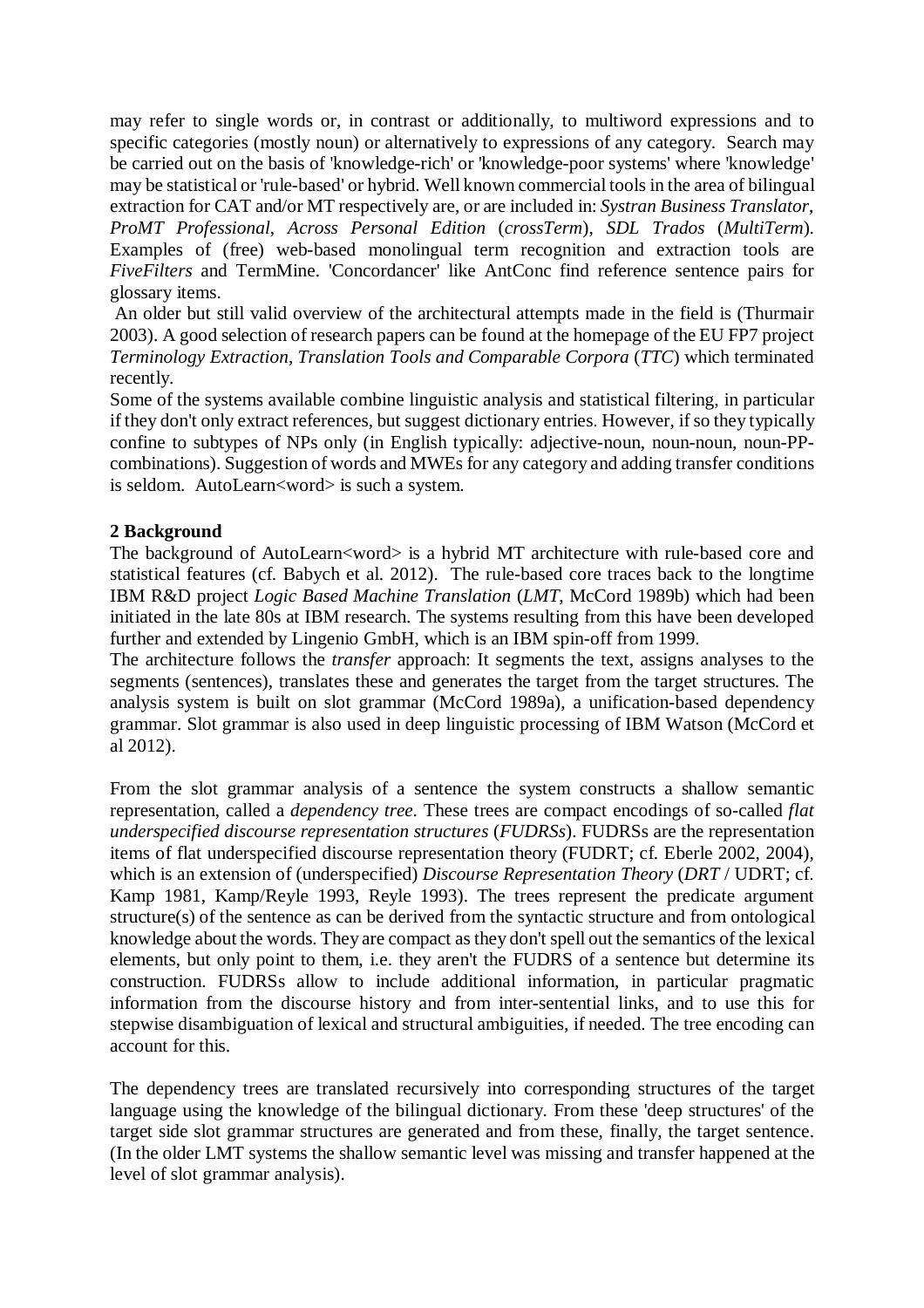The advantage of the representation for the purpose of AutoLearn<word> is that it abstracts from the syntactic details of the surface structure and concentrates on the representation of the events and states of the sentence and the corresponding roles without going too much into detail with semantic specification. As on this level source representation and target representation are typically more similar to each other than on the syntactic level, it is more appropriate for the extraction of lexical source-target correspondences than this.

Note however that the details of the more 'lower' level analyses are not lost; they can be used by transfer and generation as they are connected to the 'higher' levels through corresponding links (so that, for instance, calculation of the surface order of the target sentence may use the shaping of the source sentence as an additional knowledge resource).

## **3 Algorithm**

After aligning the sentences of a bilingual text, AutoLearn<word> carries out structural analyses of the corresponding source-target sentence pairs and then uses the translation knowledge of the MT system to relate words and expressions of the respective source structure and the target structure to each other.

The example that we will use is from the *solvency consulting knowledge series* (cf. Munich Re), which is about European solvency law.



*Fig. 1 Lingenio sentence aligner applied to bilingual text*

Fig. 1) shows parts of the texts and highlights two items of the output of the sentence aligner.

## *3.1 Dependency tree representations*

Fig2. shows the dependency trees for source sentence and target sentence of the first pair of sentences in fig.1 marked in red. The picture rotates the dependency trees by 90 degrees to the left, such that the top is on left and the leaf information on right, and the different information types are structured in a column-like form where the first column represents the dependency relations between the lexical items and the second and the third the corresponding semantic and morpho-syntactic reading of these items. The trees neglect the order of the lexical items in the sentence. (As said before, this information can be accessed, if necessary). Expressions of the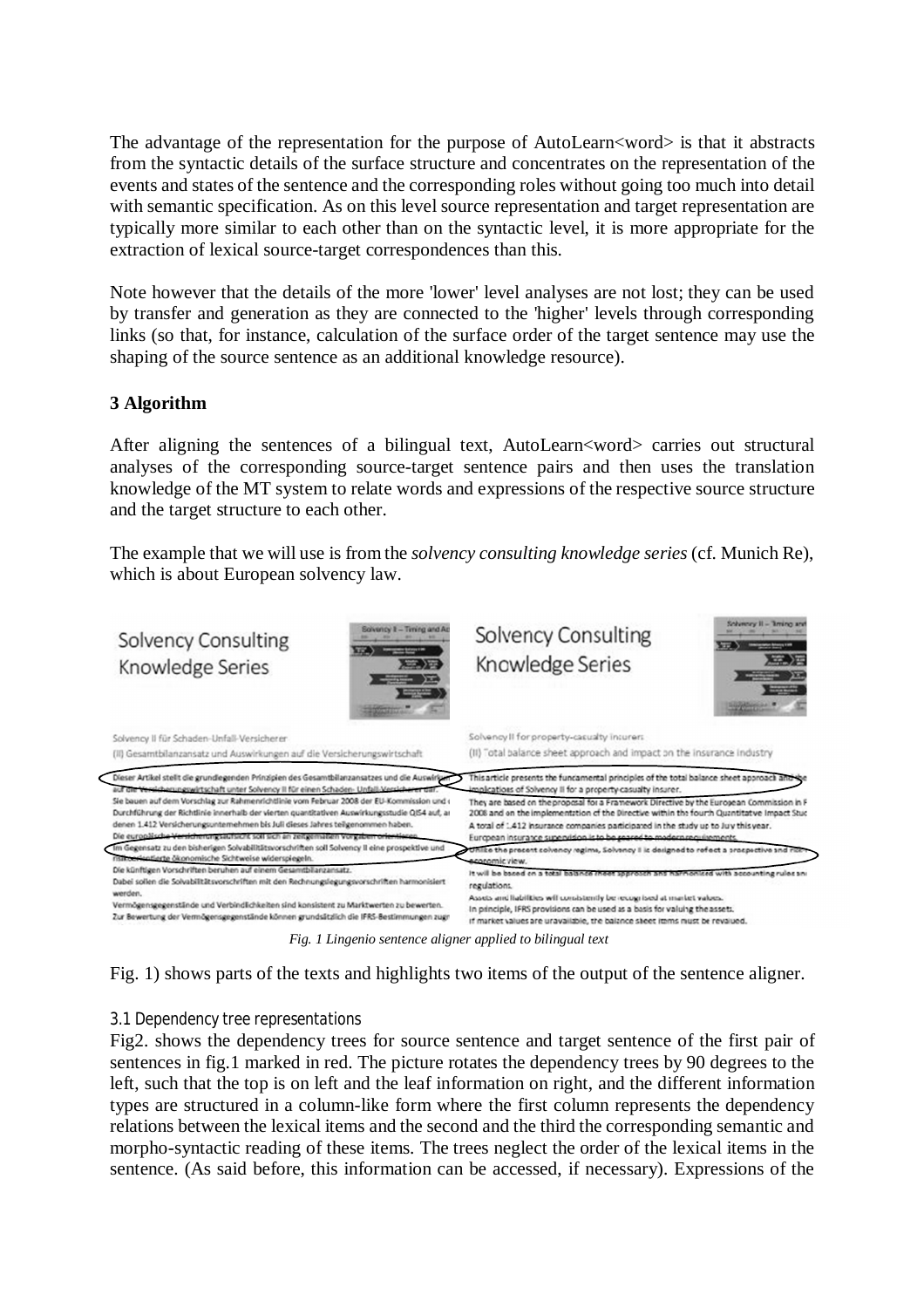form *s(Stem,ID)* in the second column are called *senses.* The first argument represents the homonym stem and the second the lexical identifier of the corresponding reading via which the respective semantic interpretation in the sense of DRT or predicate logic can be constructed, if needed (for instance in order to represent temporal and referential links of the discourse history). For the purposes of AutoLearn<word>, mostly the shallow ontological classifications represented in the dependency tree will do: *s(artikel,46752)* in the second column of the second row of the first tree in fig. 2 stands for the reading of the word *Artikel* as an *article of a document*  like a *newspaper article* - in contrast to the reading as an *item of a product portfolio* - and consequently it is classified as a *doc*, i.e. a document, in the third *column*. This column combines the morpho-syntactic features as assigned to the item in the sentence representation selected and the ontological classification available for it (if any) in the form *Feas*:*Types*, where 'Types' arranges the available semantic supertypes of the word reading in disjunctive normal form as a list of lists. (Typically, a word reading is classified by one disjunct only).



Though the dependency trees of fig. 2 resemble very much slot grammar representations of the syntactic level because the compact representation format chosen 'hides' the proper semantic contribution of the lexical items, they nevertheless significantly abstract from syntactic details. For instance, consider the core sentence of the (first conjunct of the) English sentence of the example,  $(1,a)$  below.  $(1,b)$  -  $(1,d)$  are variants which develop from  $(1,a)$  by using other mood and/or other tense forms respectively, including forms with auxiliary constructions.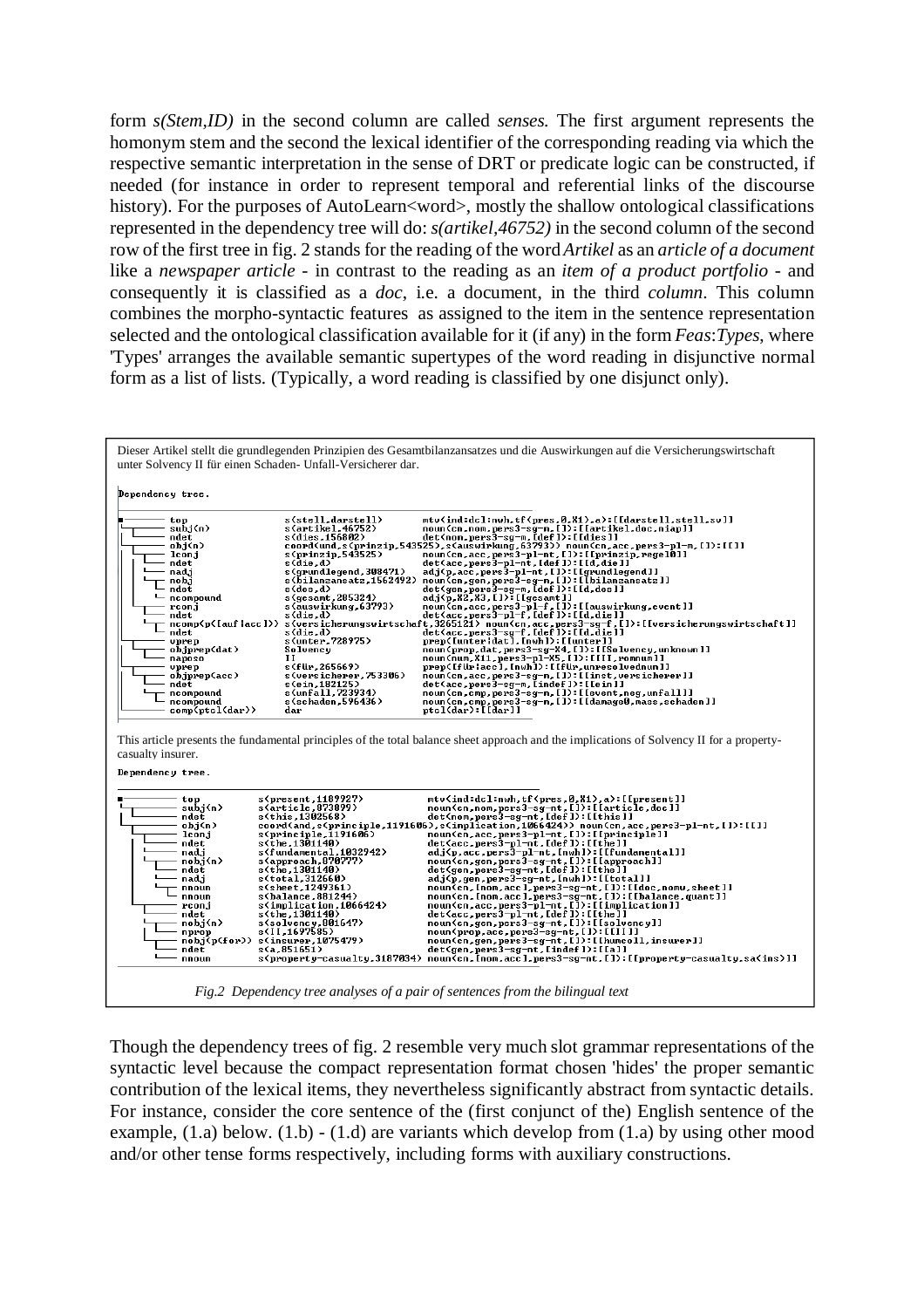(1.a) *This article presents the principles of the total balance sheet approach.*

(1.b) *This article has presented the principles of the total balance sheet approach.*

(1.c) *Does this article present the principles of the total balance sheet approach?*

(1.d) *Have the principles of the total balance sheet approach been presented by this article?*

Though syntactically different, all sentences are represented by structurally identical trees; the differences are represented by different features assigned to the verb node only. There is no other difference with respect to dependency structure.

| I: This article has presented the principles of the total balance sheet approach.                                                                                                                                                                                                                                                                                                                                                                                                                                                                                                                                                                                                                                                                                                                            |  |  |  |
|--------------------------------------------------------------------------------------------------------------------------------------------------------------------------------------------------------------------------------------------------------------------------------------------------------------------------------------------------------------------------------------------------------------------------------------------------------------------------------------------------------------------------------------------------------------------------------------------------------------------------------------------------------------------------------------------------------------------------------------------------------------------------------------------------------------|--|--|--|
| Dependency tree.                                                                                                                                                                                                                                                                                                                                                                                                                                                                                                                                                                                                                                                                                                                                                                                             |  |  |  |
| s(present, 1189927)<br>ntv(ind:dcl:nwh.tf(pres.1.0).a):[[present]]<br>top<br>noun(cn,nom,pers3-sg-nt,[]):[[article.doc]]<br>subj(n)<br>s(article.873899)<br>s(this.1302568)<br>det(nom, pers3-sg-nt, [def]): [[this]]<br>ndet<br>ob.j <n><br/>noun(cn, acc, pers3-pl-nt, []): [[principle]]<br/>s(principle,1191606)<br/>det(acc.pers3-pl-nt.[def]):[[the]]<br/>s(the.1301140)<br/>ndet<br/>noun(cn,gen,pers3-sg-nt,[]):[[approach]]<br/>nobj(n) s(approach,870777)<br/>s(the.1301140)<br/>det(gen,pers3-sg-nt, [def]): [[the]]<br/>ndet<br/>nad.i<br/>adj(p,gen,pers3-sg-nt,[nwh]):[[total]]<br/>s(total, 312660)<br/>s(sheet.1249361)<br/>noun(cn,[nom,acc],pers3-sg-nt,[]):[[doc,nomw,sheet]]<br/>nnoun<br/>noun(cn, [nom, acc], pers3-sg-nt, []): [[balance, quant]]<br/>s(balance,881244)<br/>nnoun</n> |  |  |  |
| mtv(ind:q:nwh,tf(pres,0,1),a):[[present]]<br>s(present,1189927)<br>top                                                                                                                                                                                                                                                                                                                                                                                                                                                                                                                                                                                                                                                                                                                                       |  |  |  |
| mtv(ind:q:nwh,tf(pres,1,0),p):[[present]]<br>s(present,1189927)<br>top.                                                                                                                                                                                                                                                                                                                                                                                                                                                                                                                                                                                                                                                                                                                                      |  |  |  |
| Fig 3. Dependency tree of sentence (1.b) and verb node representations of (1.c) and (1.d)                                                                                                                                                                                                                                                                                                                                                                                                                                                                                                                                                                                                                                                                                                                    |  |  |  |

Fig. 3 gives the representation of (1.b) and screenshots of the verb rows of the representations of  $(1.c)$  and  $(1.d)$ . The features of  $(1.a)$  are as in fig. 2.

The Features of verb nodes in dependency trees represent mood, tense and voice (*mtv*). *ind:dcl:nwh* means that the node is not dependent on something else (*ind*)- i.e. it stems from the main clause, is introduced by a declarative sentence (*dcl*) which doesn't come with a *wh*element (as relative clauses and wh-questions do). In contrast: *q* indicates question (*q:nwh* yes/no-questions, *q:wh* wh-question). The representation of the meaning of tenses used here follows the three-dimensional analysis suggested in (Kamp/Rohrer 1985), also used in (Kamp/Reyle 1993) and in many contributions to tense meaning since then. According to this, the tense forms are analyzed into *tense level* (*pres, past, fut*), *perfectivity* (*yes/no* (*1/0*)), and *progressivity* (*yes/no* (*1/0*)). For the voice we use: *active* (*a*), *passive* (*p*) and *resultative passive* (*rp*).

This is sufficient to describe the differences between (1.a)-(1.d) on the semantic level. When constructing a DRS or FUDRS, this information would be expanded to different temporal relations between the event, the speech time and contextual perspective time and reference time.

Dependency trees don't always avoid 'unfolding' of the representation as they do here. Parts of the representation may be 'multiplied out', if this helps to make the source tree and the target tree more similar and supports structure-preserving translation therefore. An example is a sentence pair like *'the experiment was difficult and unsuccessful in the end – das Experiment war schwierig und missglückte am Ende*'. Here, '*be*' in the English sentence is used as a copula in a predicative structure and obtains different translations depending on the respective conjunct of the coordination which fills the predicative argument of the structure. The factored form with the coordination raised to VP eases translation a lot, because now there are two occurrences of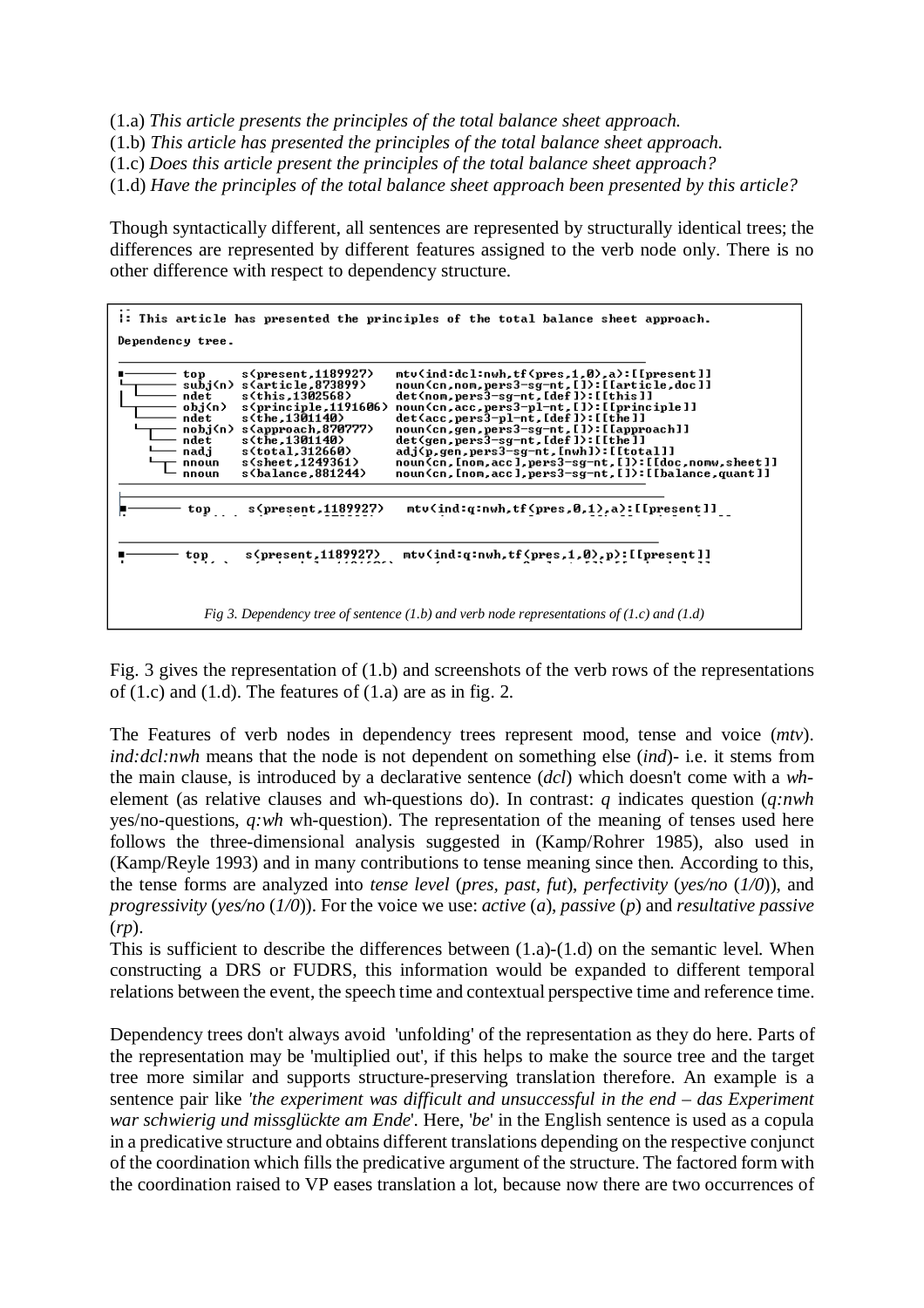predicate structures with '*be*' (… *was difficult and was unsuccessful* …) that can easily be translated separately. Other types of coordination and (some types of) ellipsis present further examples. As, nevertheless, these phenomena are not very frequent, 'unfolding' is carried out only if triggered by needs in transfer. (For a more detailed description of this compare Eberle 2003). Another feature of dependency trees is that they can 'underspecify' dependency relations, if the context doesn't provide enough information about how some expression shall be related to the context. Frequently this is the case with prepositional phrases: In the example of fig. 2, *for a property-casualty insurer* may relate to the second conjunct of the coordination only or, in contrast, may relate to the entire coordination (i.e. to both conjuncts). Depending on the options selected in the analysis system, the representation may disambiguate such ambiguities (as is the case in fig. 2) or not. We don't go into detail with this too (see Eberle et al. 2009 for a more elaborate description).

## *3.2 Relations between dependency trees*

AutoLearn<word> uses different types of relational knowledge of the system in order to find correspondences between nodes of the source dependency tree and nodes of the target tree. The strategy is as follows: First, correspondences are searched that provide 'anchors' of the transfer relation, i.e. correspondences that are safe knowledge; then, on the basis of this, additional correspondences are searched that represent likely correspondences. This is done using several levels of reliability. On the basis of the resulting bi-structural knowledge, the system extracts those relations found which are not yet covered by the dictionary of the system. The set of these is suggested to the user for (automatic) integration in user dictionaries.

The relational knowledge used by the system in the first step consists of:

a) the translation relations between the lexical elements of the system dictionary (and already existing user dictionaries respectively) and

b) formal similarity between source and target expressions if the corresponding source or target item is unknown to the system (names for instance).

As words (and translations) may be used several times in the pair of segments considered, the anchors of the first step must satisfy to a number of uniqueness constraints to be sure that they represent fixed points of a translation.

Starting out from the fixed points the subsequent steps of the algorithm use similarity considerations about the dependency relations connected to the anchor node pairs of the trees in order to recursively apply the search procedure of the first step to the remaining nodes. As the search spaces shrink step by step in this procedure, uniqueness constraints may be satisfied in subsequent steps that are not in preceding steps. At the same time the reliability conditions may be reduced step by step. The algorithm uses a number of parameters for regulating the behavior of the algorithm in this respect.

The options include to trigger computation of factored representations for parts of the dependency tree or to underspecify the trees further, if seems reasonable. Another option is to integrate information from statistical word alignment as an additional knowledge resource of the computation of the bi-structural relations.

## *3.3 Candidates for new dictionary items*

From the cascaded procedure in 3.2 we obtain node relations and with this a coverage of sourceand target sentence by pairs of partial structures whose quality reflects the information as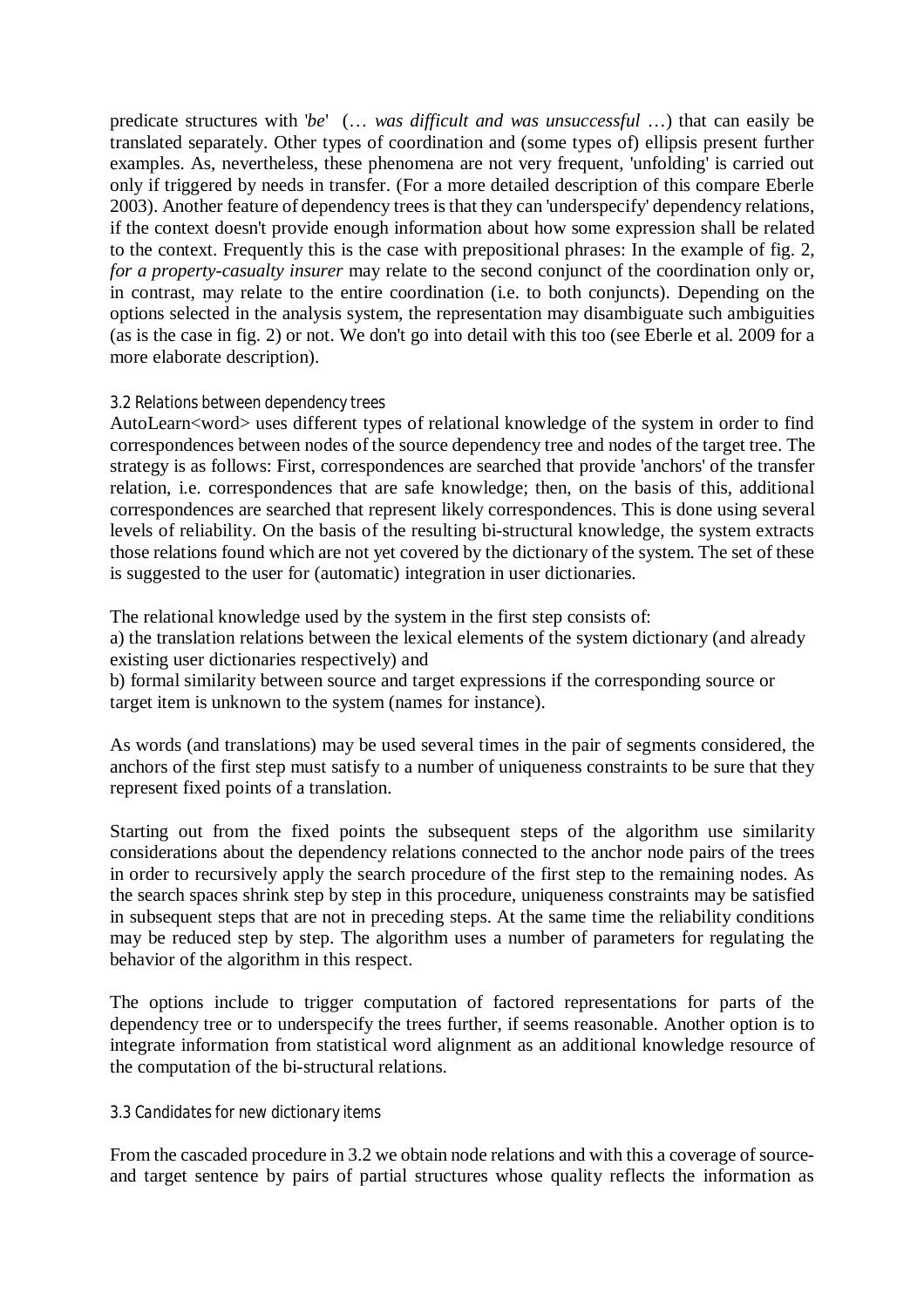available to the system. As, through this, the pairing doesn't relate to nodes only but is extended to the local substructures connected to the nodes, the suggestion of new lexical relations can go beyond single words and can specify multiword relations also and even larger phrasal relations if desired. The new relations include appropriate linguistic annotations as they can reuse the morpho-syntactic and semantic properties of the senses they refer to in the trees. In addition, through the cross-language links morpho-syntactic and even semantic information can be inferred for words which, before, have been unknown to the system.

On the basis of the system dictionary used in the Lingenio product *translate pro* version 12.1 (the current version) the system suggests 6 new relations for the sentence pair of fig. 4:

|                | German                     | English                      |
|----------------|----------------------------|------------------------------|
| S1             | darstellen                 | to present                   |
| S <sub>2</sub> | Gesamtbilanzansatz         | total balance sheet approach |
| S <sub>3</sub> | Solvency                   | solvency                     |
| S <sub>4</sub> | Н                          | Н                            |
| S <sub>5</sub> | Schaden-Unfall             | <i>property-casuality</i>    |
| S <sub>6</sub> | Schaden-Unfall-Versicherer | property-casuality insurer   |

S1 relates single words to each other where both words are known to the system, but not the relation between them (a gap in the system dictionary). S2, S5 and S6 relate MWEs where neither the source expression nor the target expression is known to the system, but only (the) leafs of the corresponding structures. Note that the respective internal structures are not pairwise homomorphic (see fig. 2) and therefore illustrate different subcases of the multiword suggestion type of AutoLearn<word>. S3 and S4 again relate single words to each other, but here the source word is unknown to the system in the one case and the target in the same category in the other (cf. fig. 2). When including the suggestions into the dictionary the derivable information is added: DE-Solvency is treated as a common noun like EN-solvency and the MWEs obtain standardized representations concerning the parts they consist of. Of course, the user can edit the entries and correct or add supplementary information.

## **4 Extensions**

S1 is specific as it relates expressions to each other which are familiar to the system and therefore already obtain translations in the dictionary. This means that the new relation is unsatisfactory as, until now, it doesn't define under which circumstances the new relation shall be used in contrast to those already known by the system. The availability of local context helps to define corresponding conditions: The system knows the respective subcategorization frames and can infer from the dependency trees how the slots have been filled. We can obtain the more complete suggestion of fig. 4 for S1 therefore:

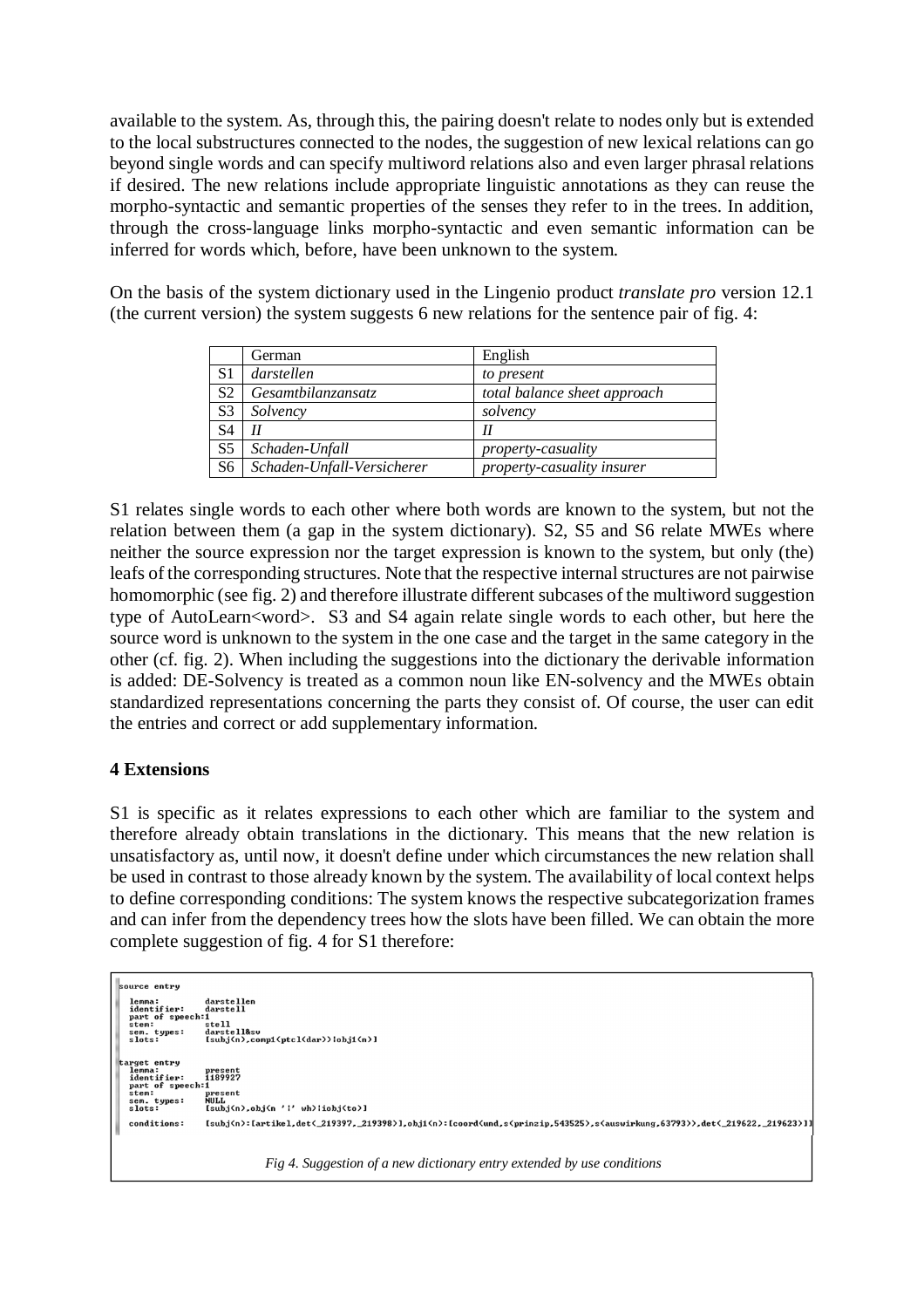In fig. 4 the translation *to present* is restricted to the case where the subject is headed by *Artikel* and the direct object is filled by a conjunction made up by NPs headed by *Prinzip* and *Auswirkung*, as in the dependency tree of fig.2.

The restriction of fig. 4 omits details of the complements in the dependency tree: neither does the determiner condition, *det(Var1,Var2)*, specify whether the NPs should be *sg, pl, definite* or *indefinite*, nor are there included representations of modifiers (of the complements or the verb). It depends on the parameter setting whether a more restrictive extraction of conditions is selected or a more general one or a mixture of both. Typically, the system assigns conditions that relate to the ontological classifications of the words instead of the words themselves. In the example of fig. 2 this means to weaken the conditions to stipulating that the subject be of type *doc* (*document*) and the direct object of type *regel0* (*rule*) or *event*.

Currently, the system is trained on large corpora in this respect, in order to optimize the conditions of the dictionary. This is joint work of the university of Leeds and Lingenio funded by the EU project HyghTra (http://www.hyghtra.eu). Quantitative results are on the way, but couldn't made available yet. As the method is of type 'knowledge-rich' its reliability is very high, if validity and coverage of the underlying resources are, as is the case for the Lingenio analysis systems.

## **5 Conclusion**

We described an algorithm for extracting new dictionary entries from bilingual corpora. It considers words and multiword expressions of any category, where 'multiword' is any linguistically closed structure whose consideration is justified by the administrator of the system - who may include phrasal templates too as well as statistical collocation information, if desired.

The new relations are annotated by morpho-syntactic and semantic classifications and by use conditions as can be derived from the system knowledge and the context in the sentence. The use conditions specify the circumstances under which the translation is triggered.

A basic version of AutoLearn<word> is already available in the current version of Lingenio's MT-series *translate*. A more comprehensive version with features as described here will be integrated in the next product version, which is currently worked out.

## **Acknowledgement**

This research is supported by a Marie Curie IAPP project taking place within the 7th European Community Framework Programme (Grant agreement no.: 251534), cf. http://www.hyghtra.eu.

## **Literature**

Bogdan, Babych, Kurt Eberle, Johanna Geiß, Mireia Ginestí-Rosell, Anthony Hartley, Reinhard Rapp, Serge Sharoff and Martin Thomas (2012): *Design of a Hybrid High Quality Machine Translation System.* Proceedings of the Joint Workshop on Exploiting Synergies between Information Retrieval and Machine Translation (ESIRMT) and Hybrid Approaches to Machine Translation (HyTra), EACL 2012, Avignon

Kurt Eberle (2002): *Tense and Aspect Information in a FUDR-based German French Machine Translation System.* In: Hans Kamp, Uwe Reyle (Hrsg.), How we say WHEN it happens. Contributions to the theory of temporal reference in natural language, S. 97–148. Niemeyer, Tübingen, Ling. Arbeiten, Band 455.

Kurt Eberle (2003): C*oordination, incorporation and dynamic semantic representation in transfer.* In: Proceedings of the EAMT-CLAW conference, Dublin.